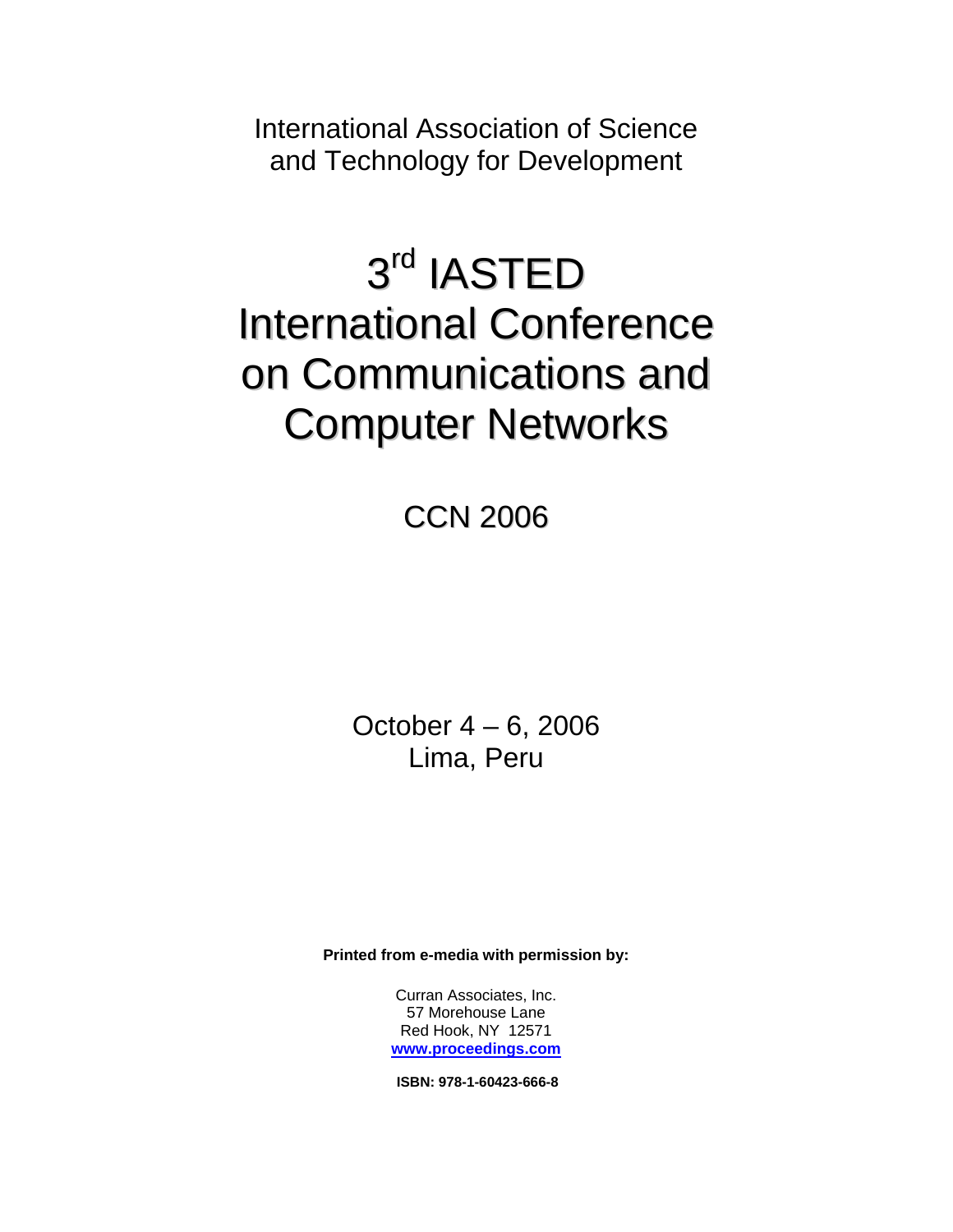Proceedings of the Third IASTED International Conference on **Communications and Computer Networks**, held October 4 – 6, 2006, Lima, Peru.

### **Sponsors**

The International Association of Science and Technology for Development (IASTED)

- Technical Committee on Computers
- Technical Committee on Networks
- Technical Committee on Telecommunications
- Technical Committee on the Web, Internet, and Multimedia

World Modelling and Simulation Forum (WMSF)

### **editor**

**J.J. Neto** – University of São Paulo, Brazil

### **KEYNOTE SPEAKER**

**W.V. Ruggiero** – University of São Paulo, Brazil

**tutorial presenters E.B. Fernandez** and **M.M. Larrondo-Petrie** – Florida Atlantic University, USA

### **INFORMATION ON PUBLICATION**

For each IASTED conference, the following review process is used to ensure the highest level of academic content. Each full manuscript submission is peer reviewed by a minimum of two separate reviewers on the International Program Committee/Additional Reviewers list. The review results are then compiled. If there are conflicting reviews, the paper is sent to a third reviewer.

**Copyright © 2006 ACTA Press**

**ACTA Press** P.O. Box 5124 Anaheim, CA 92814–5124 USA

Publication Code: 548

**ACTA Press** B6, Suite #101, 2509 Dieppe Ave SW Calgary, Alberta T3E 7J9 Canada

**ACTA Press** P.O. Box 354 CH–8053 Zurich Switzerland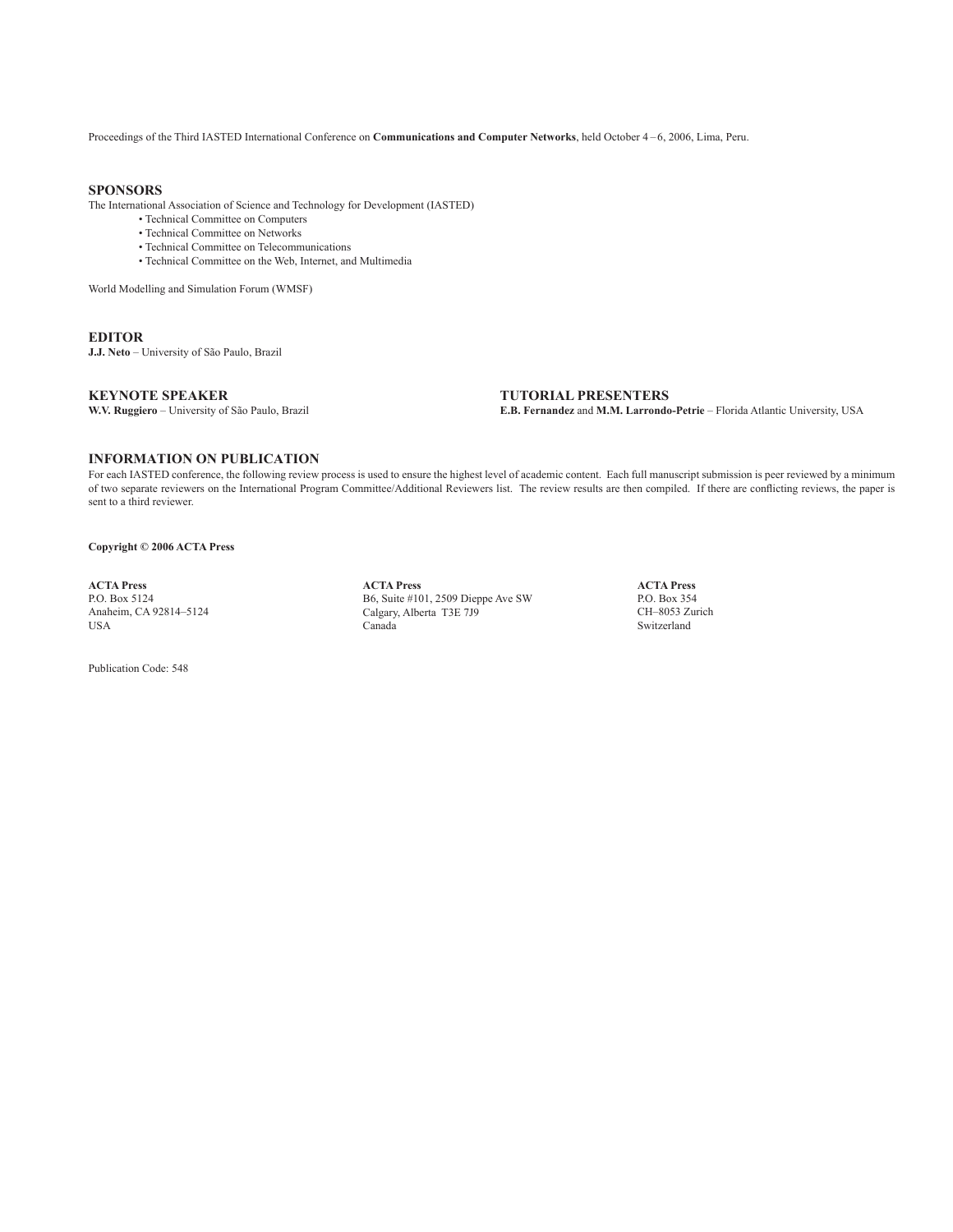## **TABLE OF CONTENTS CCN 2006**

**Lima, Peru October 4 – 6, 2006** 

### **Ad Hoc and Wireless Networks**

| 548-073                                                             |
|---------------------------------------------------------------------|
|                                                                     |
| M. Borschbach, M. Vodel, and W.-M. Lippe (Germany)                  |
|                                                                     |
| 548-085                                                             |
| <b>Router Direction Index based AODV for Motorway Mobile Ad Hoc</b> |
| Networks.                                                           |
| S. Almajnooni, B. Sharif, and C. Tsimenidis (UK)                    |
|                                                                     |
| 548-093                                                             |
| Inter-Layer Information Exchanges for Maximizing IEEE 802.11a       |
| 14                                                                  |
| V. Atanasovski and L. Gavrilovska (Macedonia)                       |
|                                                                     |
| 548-027                                                             |
| 20                                                                  |
| B.C. Costa Pinto and J.M.C. Brito (Brazil)                          |
|                                                                     |
| 548-056                                                             |
| <b>Spatial Diversity Estimation in Multipath Electromagnetic</b>    |
| 26<br>Environments                                                  |
| R. Meneses and R. Linares y M. (Mexico)                             |
| 548-076                                                             |
|                                                                     |
|                                                                     |
| N. Halín, P. Loula, and P. Aarnio (Finland)                         |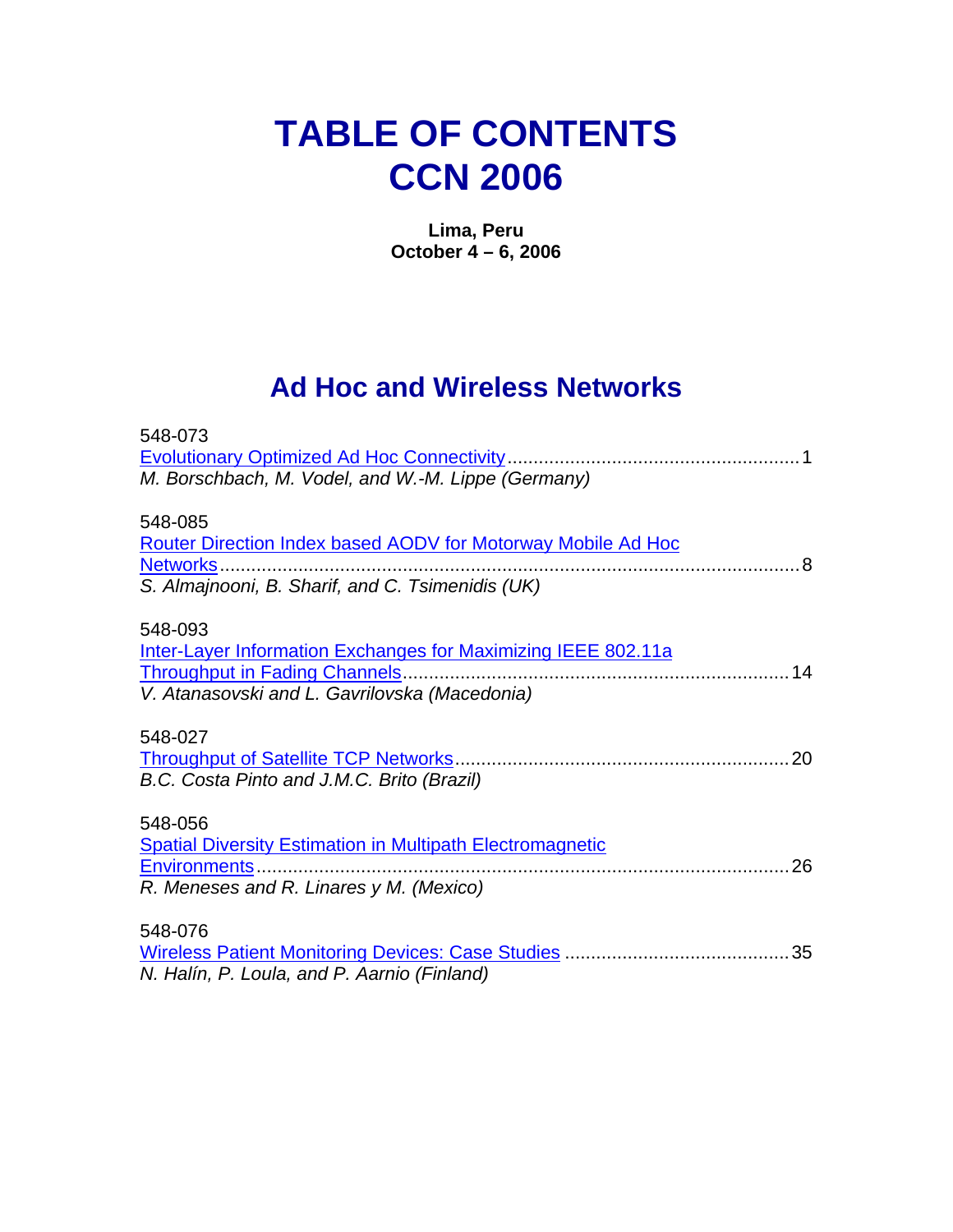## **Computer Networks**

| 548-019<br>Performance Analysis of RWAPI on Top of the Myrinet-2000<br>O.B. Fredj and É. Renault (France)                               |
|-----------------------------------------------------------------------------------------------------------------------------------------|
| 548-033<br><b>Advanced Hashing Techniques for Non-Uniformly Distributed IP</b><br>D. Pandya, C. Martinez, W.-M. Lin, and P. Patel (USA) |
| 548-086<br>A Generalization of the Generalized Petersen Graphs and N2R<br>J.M. Pedersen, T.M. Riaz, R.H. Nielsen, O.B. Madsen (Denmark) |
| 548-042<br>Knowledge based Generic Model of Intelligent Networks and Services 57<br>G. Németh (Hungary)                                 |
| 548-065<br>P. Österberg and T. Zhang (Sweden)                                                                                           |
| 548-067<br>Impact of Sack Delay and Link Delay on Failover Performance in SCTP69<br>J. Eklund and A. Brunstrom (Sweden)                 |
| 548-079<br><b>Application Requested Switched Connection Establishment for Heterogeneous</b><br>H. Wessing and B.B. Mortensen (Denmark)  |
| 548-802<br>Approximate Blocking Probabilities for Multiclass Services in Wavelength Routed                                              |

*K. Kuppuswamy (USA) and D.C. Lee (Canada)* 

## **Communication and Security**

| 548-020                                                           |  |
|-------------------------------------------------------------------|--|
| On the Design of Multidimensional Linear Phase FIR Filters by WLS |  |
|                                                                   |  |
| F.S. Al-Namiy and A.Q. Mohammed (Oman)                            |  |